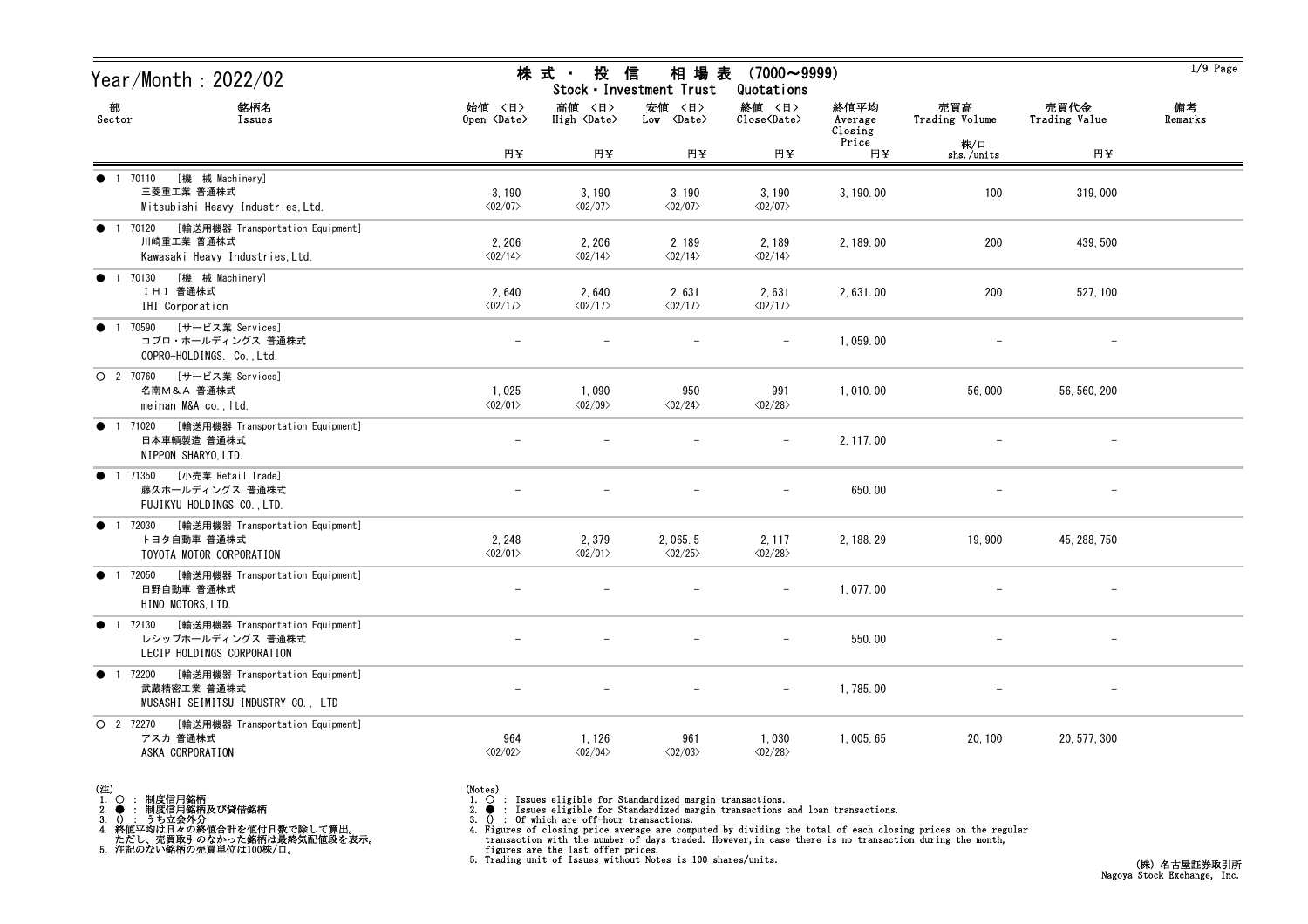| Year/Month: 2022/02                                                                                               |                                   | 株 式 ・<br>投<br>信<br>相 場 表<br>$(7000 \sim 9999)$<br>Stock · Investment Trust<br>Quotations |                                   |                                                    |                            |                       |                          |               |  |
|-------------------------------------------------------------------------------------------------------------------|-----------------------------------|------------------------------------------------------------------------------------------|-----------------------------------|----------------------------------------------------|----------------------------|-----------------------|--------------------------|---------------|--|
| 部<br>銘柄名<br>Sector<br>Issues                                                                                      | 始値 〈日〉<br>Open <date></date>      | 高値 〈日〉<br>High <date></date>                                                             | 安値 〈日〉<br>Low <date></date>       | 終値 〈日〉<br>$\text{Close}\langle \text{Date}\rangle$ | 終値平均<br>Average<br>Closing | 売買高<br>Trading Volume | 売買代金<br>Trading Value    | 備考<br>Remarks |  |
|                                                                                                                   | 円半                                | 円半                                                                                       | 円半                                | 円半                                                 | Price<br>円¥                | 株/口<br>shs./units     | 円半                       |               |  |
| [輸送用機器 Transportation Equipment]<br>● 1 72310<br>トピーエ業 普通株式<br>TOPY INDUSTRIES, LIMITED                           |                                   |                                                                                          |                                   | $\overline{\phantom{m}}$                           | 1, 119.00                  |                       | $\overline{\phantom{a}}$ |               |  |
| [輸送用機器 Transportation Equipment]<br>1 72410<br>$\bullet$<br>フタバ産業 普通株式<br>FUTABA INDUSTRIAL CO., LTD.             |                                   |                                                                                          |                                   | $\overline{\phantom{m}}$                           | 389.00                     |                       | $\overline{\phantom{m}}$ |               |  |
| [輸送用機器 Transportation Equipment]<br>1 72450<br>$\bullet$<br>大同メタル工業 普通株式<br>DAIDO METAL CO., LTD.                 | 645<br>$\langle 02/18 \rangle$    | 645<br>$\langle 02/18 \rangle$                                                           | 645<br>$\langle 02/18 \rangle$    | 645<br>$\langle 02/18 \rangle$                     | 645.00                     | 200                   | 129,000                  |               |  |
| [輸送用機器 Transportation Equipment]<br>● 1 72500<br>太平洋工業 普通株式<br>PACIFIC INDUSTRIAL CO., LTD.                       |                                   |                                                                                          |                                   | $\overline{\phantom{m}}$                           | 1,015.00                   |                       |                          |               |  |
| [輸送用機器 Transportation Equipment]<br>72590<br>$\bullet$<br>アイシン 普通株式<br>AISIN CORPORATION                          | 4, 240<br>$\langle 02/02 \rangle$ | 4, 240<br>$\langle 02/02 \rangle$                                                        | 4, 240<br>$\langle 02/02 \rangle$ | 4, 240<br>$\langle 02/02 \rangle$                  | 4, 240.00                  | 100                   | 424,000                  |               |  |
| [輸送用機器 Transportation Equipment]<br>1 72660<br>今仙電機製作所 普通株式<br>Imasen Electric Industrial Co., Ltd.               |                                   |                                                                                          |                                   |                                                    | 594.00                     |                       | $\overline{\phantom{m}}$ |               |  |
| [輸送用機器 Transportation Equipment]<br>1 72820<br>$\bullet$<br>豊田合成 普通株式<br>TOYODA GOSEI CO., LTD.                   |                                   |                                                                                          |                                   |                                                    | 2, 180.00                  |                       |                          |               |  |
| [輸送用機器 Transportation Equipment]<br>72830<br>$\bullet$<br>$\overline{1}$<br>愛三工業 普通株式<br>AISAN INDUSTRY CO., LTD. |                                   |                                                                                          |                                   | $-$                                                | 743.00                     |                       | $\overline{\phantom{m}}$ |               |  |
| [銀行業 Banks]<br>● 1 73220<br>三十三フィナンシャルグループ 普通株式<br>San ju San Financial Group, Inc.                               |                                   |                                                                                          |                                   | $-$                                                | 1,508.00                   |                       | $\overline{\phantom{m}}$ |               |  |
| ● 1 73800 [銀行業 Banks]<br>十六フィナンシャルグループ 普通株式<br>Juroku Financial Group, Inc.                                       |                                   |                                                                                          |                                   | $-$                                                | 2, 444.00                  |                       | $\overline{\phantom{m}}$ |               |  |
| [小売業 Retail Trade]<br><b>2</b> 74120<br>アトム 普通株式<br>ATOM CORPORATION                                              | 737<br>$\langle 02/24 \rangle$    | 762<br>$\langle 02/25 \rangle$                                                           | 737<br>$\langle 02/24 \rangle$    | 762<br>$\langle 02/25 \rangle$                     | 749.50                     | 5, 200                | 3, 957, 400              |               |  |
| [卸売業 Wholesale Trade]<br>1 74670<br>$\bullet$<br>萩原電気ホールディングス 普通株式<br>HAGIWARA ELECTRIC HOLDINGS CO., LTD.        | $\overline{\phantom{m}}$          |                                                                                          |                                   | $\overline{\phantom{m}}$                           | 2, 180.00                  |                       | $-$                      |               |  |

- (注)<br>1. ○<br>2. ●<br>3. ① 1. ○ : 制度信用銘柄
- 
- 

2. ● : 制度信用銘柄及び貸借銘柄<br>3. () : うち立会外分<br>4. 終値平均は日々の終値合計を値付日数で除して算出。<br>ただし、売買取引のなかった銘柄は最終気配値段を表示。<br>5. 注記のない銘柄の売買単位は100株/口。

- 
- (Notes)<br>1. : Issues eligible for Standardized margin transactions.
-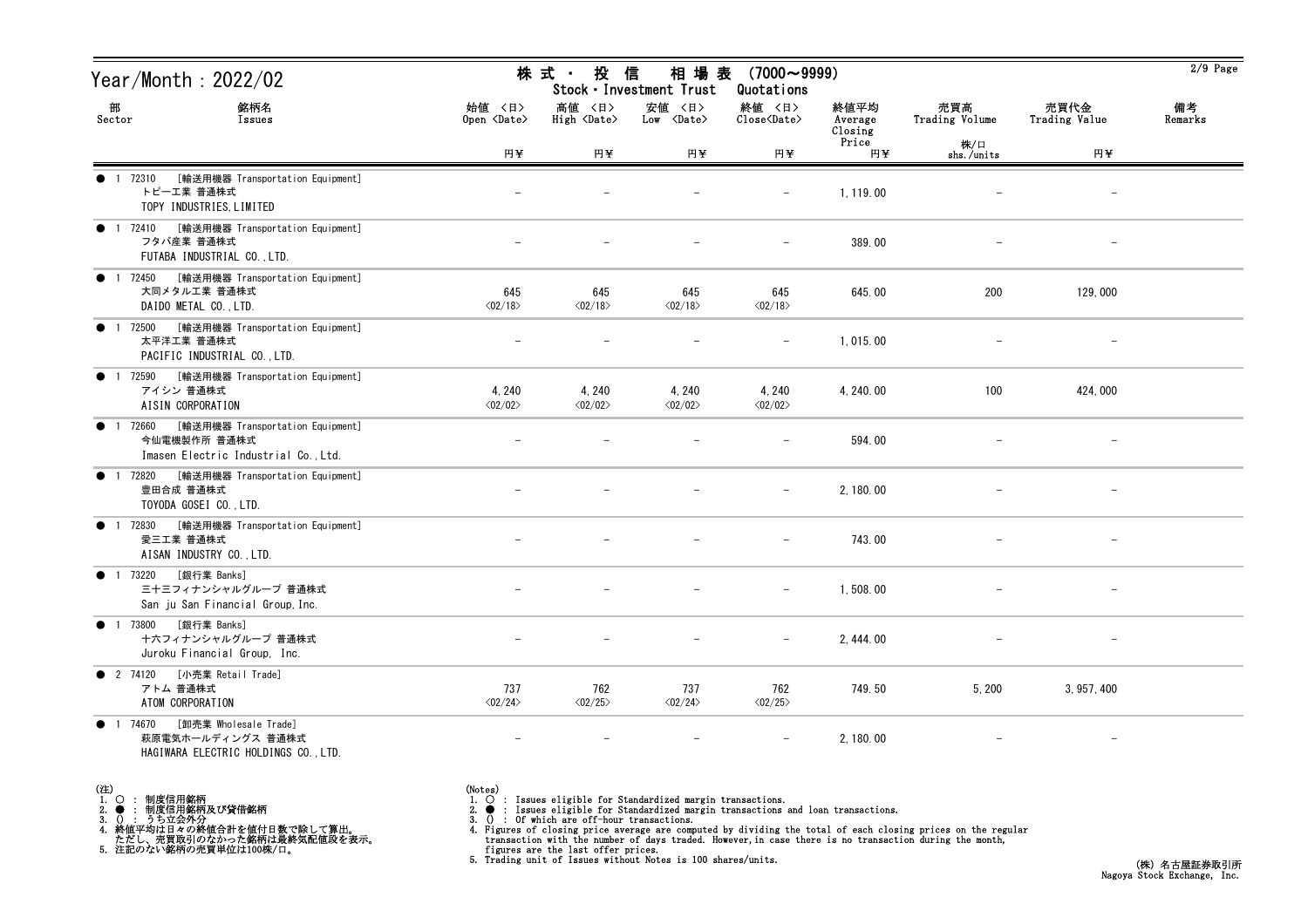| Year/Month : 2022/02                                                                        | 株式 投信<br>相 場 表<br>$(7000 \sim 9999)$<br>Stock · Investment Trust<br>Quotations |                                         |                                  |                                                    |                            |                       |                          | $3/9$ Page    |
|---------------------------------------------------------------------------------------------|--------------------------------------------------------------------------------|-----------------------------------------|----------------------------------|----------------------------------------------------|----------------------------|-----------------------|--------------------------|---------------|
| 部<br>銘柄名<br>Sector<br>Issues                                                                | 始値 〈日〉<br>Open <date></date>                                                   | 高値 〈日〉<br>High $\langle$ Date $\rangle$ | 安値 <日><br>Low <date></date>      | 終値 〈日〉<br>$\text{Close}\langle \text{Date}\rangle$ | 終値平均<br>Average<br>Closing | 売買高<br>Trading Volume | 売買代金<br>Trading Value    | 備考<br>Remarks |
|                                                                                             | 円半                                                                             | 円半                                      | 円半                               | 円半                                                 | Price<br>円¥                | 株/口<br>shs./units     | 円半                       |               |
| [卸売業 Wholesale Trade]<br>1 74850<br>岡谷鋼機 普通株式<br>OKAYA & CO., LTD.                          | 9,750<br>$\langle 02/01 \rangle$                                               | 9,900<br>$\langle 02/16 \rangle$        | 9,280<br>$\langle 02/25 \rangle$ | 9,500<br>$\langle 02/28 \rangle$                   | 9, 712. 22                 | 23,800                | 229, 983, 000            |               |
| ○ 2 74880 [卸売業 Wholesale Trade]<br>ヤガミ 普通株式<br>YAGAMI INC.                                  | 2, 240<br>$\langle 02/01 \rangle$                                              | 2, 299<br>$\langle 02/16 \rangle$       | 2,102<br>$\langle 02/25 \rangle$ | 2, 152<br>$\langle 02/25 \rangle$                  | 2, 247. 10                 | 2,100                 | 4, 721, 000              |               |
| ○ 1 75140 [小売業 Retail Trade]<br>ヒマラヤ 普通株式<br>HIMARAYA Co., Ltd.                             |                                                                                |                                         |                                  |                                                    | 951.00                     |                       |                          |               |
| ● 1 75930 [小売業 Retail Trade]<br>ⅤTホールディングス 普通株式<br>VT HOLDINGS CO., LTD.                    |                                                                                |                                         |                                  | $\qquad \qquad -$                                  | 491.00                     |                       | $\overline{\phantom{m}}$ |               |
| O 1 76070 [卸売業 Wholesale Trade]<br>進和 普通株式<br>Shinwa Co., Ltd.                              |                                                                                |                                         |                                  | $-$                                                | 1, 915.00                  |                       |                          |               |
| 1 76300 [小売業 Retail Trade]<br>$\bullet$<br>壱番屋 普通株式<br>ICHIBANYA CO., LTD.                  | 4,680<br>$\langle 02/18 \rangle$                                               | 4,680<br>$\langle 02/18 \rangle$        | 4,680<br>$\langle 02/18 \rangle$ | 4,680<br>$\langle 02/18 \rangle$                   | 4,680.00                   | 100                   | 468,000                  |               |
| 1 76490 [小売業 Retail Trade]<br>$\bullet$<br>スギホールディングス 普通株式<br>SUGI HOLDINGS Co, . LTD.      | 6,370<br>$\langle 02/18 \rangle$                                               | 6,370<br>$\langle 02/18 \rangle$        | 6,340<br>$\langle 02/21 \rangle$ | 6,340<br>$\langle 02/21 \rangle$                   | 6, 355.00                  | 200                   | 1, 271, 000              |               |
| O 2 76750 [卸売業 Wholesale Trade]<br>セントラルフォレストグループ 普通株式<br>Central Forest Group, Inc.        | 1,900<br>$\langle 02/08 \rangle$                                               | 1,900<br>$\langle 02/08 \rangle$        | 1,864<br>$\langle 02/10 \rangle$ | 1,900<br>$\langle 02/28 \rangle$                   | 1,894.00                   | 5,400                 | 10, 249, 200             |               |
| O 2 76820 [小売業 Retail Trade]<br>浜木綿 普通株式<br>HAMAYUU CO., LTD.                               |                                                                                |                                         |                                  |                                                    | 3,455.00                   |                       |                          |               |
| ● 1 77230 [精密機器 Precision Instruments]<br>愛知時計電機 普通株式<br>Aichi Tokei Denki Co., Ltd.        |                                                                                |                                         | $\overline{\phantom{m}}$         | $-$                                                | 1,862.00                   |                       |                          |               |
| [精密機器 Precision Instruments]<br>$\bullet$ 1 77470<br>朝日インテック 普通株式<br>ASAHI INTECC CO., LTD. | 2,379<br>$\langle 02/25 \rangle$                                               | 2,379<br>$\langle 02/25 \rangle$        | 2,280<br>$\langle 02/25 \rangle$ | 2, 280<br>$\langle 02/25 \rangle$                  | 2, 280.00                  | 200                   | 465, 900                 |               |
| 1 77510 [電気機器 Electric Appliances]<br>$\bullet$<br>キヤノン 普通株式<br>CANON INC.                  | 2,816<br>$\langle 02/17 \rangle$                                               | 2,821<br>$\langle 02/18 \rangle$        | 2,816<br>$\langle 02/17 \rangle$ | 2,821<br>$\langle 02/18 \rangle$                   | 2, 818.50                  | 400                   | 1, 127, 400              |               |

- (注)<br>1. ○<br>2. ●<br>3. ① 1. ○ : 制度信用銘柄
- 
- 
- 2. : 制度信用銘柄及び貸借銘柄<br>3. () : うち立会外分<br>4. 終値平均は日々の終値合計を値付日数で除して算出。<br>ただし、売買取引のなかった銘柄は最終気配値段を表示。<br>5. 注記のない銘柄の売買単位は100株/口。

- 
- (Notes)<br>1. : Issues eligible for Standardized margin transactions.
-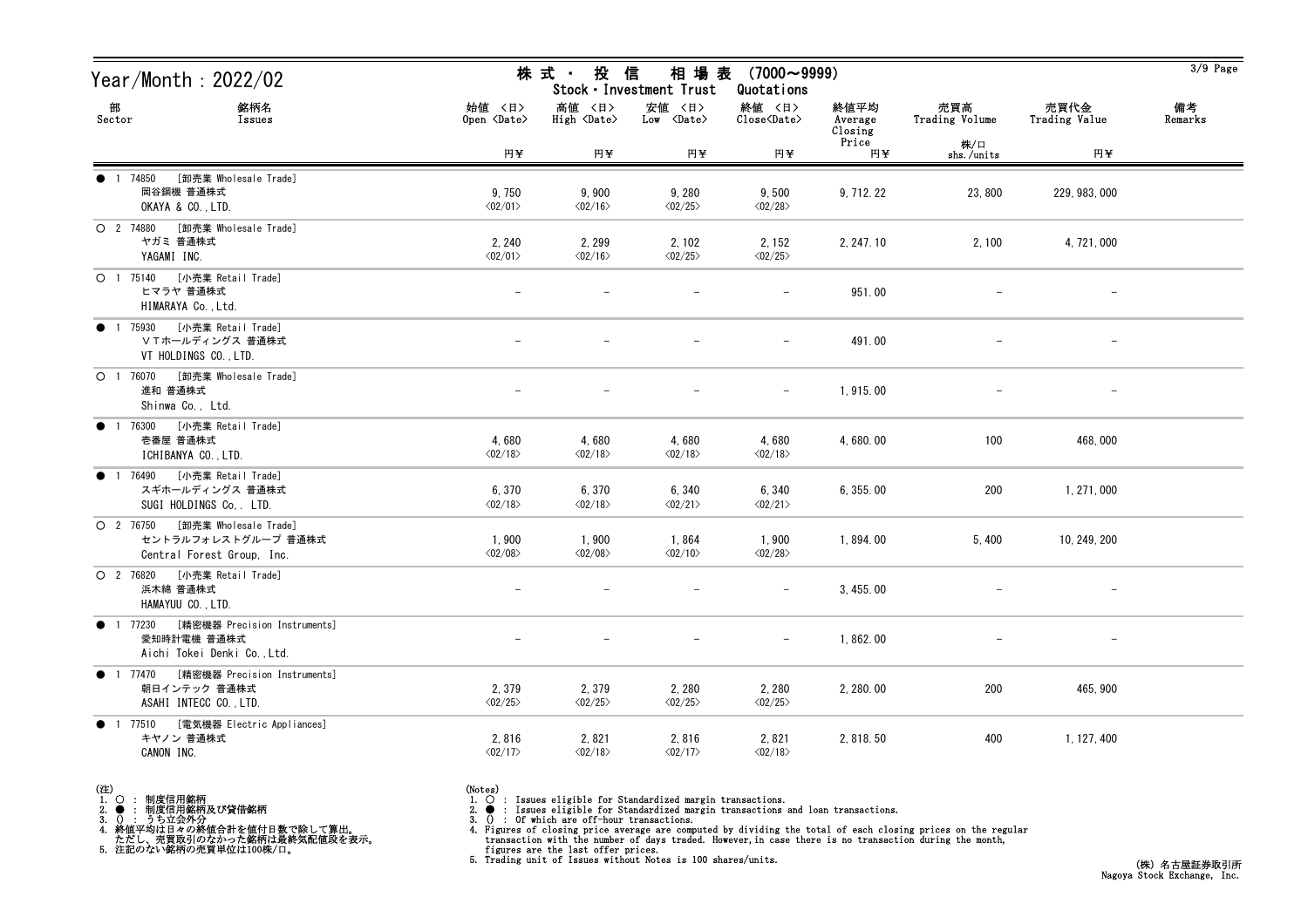| Year/Month: 2022/02                                                                          |                                  | 株式 投信<br>相 場 表<br>$(7000 \sim 9999)$<br>Stock · Investment Trust<br>Quotations |                                        |                                                              |                            |                       |                          |               |  |  |
|----------------------------------------------------------------------------------------------|----------------------------------|--------------------------------------------------------------------------------|----------------------------------------|--------------------------------------------------------------|----------------------------|-----------------------|--------------------------|---------------|--|--|
| 部<br>銘柄名<br>Sector<br>Issues                                                                 | 始値 〈日〉<br>Open <date></date>     | 高値 〈日〉<br>$High \langle Date \rangle$                                          | 安値 〈日〉<br>$Low \ \langle Date \rangle$ | 終値 〈日〉<br>$\widehat{\text{Close}}\langle \text{Date}\rangle$ | 終値平均<br>Average<br>Closing | 売買高<br>Trading Volume | 売買代金<br>Trading Value    | 備考<br>Remarks |  |  |
|                                                                                              | 円半                               | 円半                                                                             | 円半                                     | 円半                                                           | Price<br>円半                | 株/口<br>shs./units     | 円半                       |               |  |  |
| [精密機器 Precision Instruments]<br>1 77800<br>メニコン 普通株式<br>Menicon Co., Ltd.                    |                                  |                                                                                |                                        |                                                              | 2, 983.00                  |                       |                          |               |  |  |
| O 2 78700 [その他製品 Other Products]<br>福島印刷 普通株式<br>FUKUSHIMA PRINTING CO., LTD.                | 406<br>$\langle 02/01 \rangle$   | 415<br>$\langle 02/14 \rangle$                                                 | 400<br>$\langle 02/04 \rangle$         | 405<br>$\langle 02/25 \rangle$                               | 407.12                     | 25,800                | 10, 453, 400             |               |  |  |
| ● 2 78710 [化学 Chemicals]<br>フクビ化学工業 普通株式<br>FUKUVI CHEMICAL INDUSTRY CO., LTD.               |                                  |                                                                                |                                        |                                                              | 608.00                     |                       |                          |               |  |  |
| O 2 78750 [その他製品 Other Products]<br>竹田印刷 普通株式<br>TAKEDA PRINTING CO., LTD.                   |                                  |                                                                                |                                        | $\overline{\phantom{m}}$                                     | 634.00                     |                       |                          |               |  |  |
| ● 2 78960 [その他製品 Other Products]<br>セブンエ業 普通株式<br>SEVEN INDUSTRIES CO., LTD.                 |                                  |                                                                                |                                        |                                                              | 518.00                     |                       |                          |               |  |  |
| ● 1 79310 [化学 Chemicals]<br>未来工業 普通株式<br>MIRAI INDUSTRY CO., LTD.                            |                                  |                                                                                |                                        | $\overline{\phantom{m}}$                                     | 1,516.00                   |                       | $\overline{\phantom{m}}$ |               |  |  |
| 1 79430 [ガラス・土石製品 Glass & Ceramics Products]<br>$\bullet$<br>ニチハ 普通株式<br>NICHIHA CORPORATION |                                  |                                                                                |                                        |                                                              | 2, 578.00                  |                       |                          |               |  |  |
| O 2 79500 [化学 Chemicals]<br>日本デコラックス 普通株式<br>NIHON DECOLUXE CO., LTD.                        | 5,800<br>$\langle 02/03 \rangle$ | 5,970<br>$\langle 02/15 \rangle$                                               | 5,800<br>$\langle 02/03 \rangle$       | 5,970<br>$\langle 02/15 \rangle$                             | 5, 856. 67                 | 400                   | 2, 337, 000              |               |  |  |
| ● 2 79530 [その他製品 Other Products]<br>菊水化学工業 普通株式<br>KIKUSUI CHEMICAL INDUSTRIES CO., LTD.     |                                  |                                                                                |                                        |                                                              | 367.00                     |                       |                          |               |  |  |
| ● 2 79750 [その他製品 Other Products]<br>リヒトラブ 普通株式<br>LIHIT LAB., INC.                           |                                  |                                                                                | $\overline{\phantom{a}}$               | $-$                                                          | 799.00                     |                       | $\overline{\phantom{0}}$ |               |  |  |
| [卸売業 Wholesale Trade]<br>● 1 80150<br>豊田通商 普通株式<br>TOYOTA TSUSHO CORPORATION                 |                                  |                                                                                |                                        | $\overline{\phantom{m}}$                                     | 4, 765.00                  |                       |                          |               |  |  |
| 80310 [卸売業 Wholesale Trade]<br>$\bullet$<br>三井物産 普通株式<br>MITSUI & CO., LTD.                  | 2,896<br>$\langle 02/04 \rangle$ | 3, 110<br>$\langle 02/18 \rangle$                                              | 2,836<br>$\langle 02/28 \rangle$       | 2,836<br>$\langle 02/28 \rangle$                             | 2, 974. 33                 | 2,100                 | 6, 121, 100              |               |  |  |

- (注)<br>1. ○<br>2. ●<br>3. ① 1. ○ : 制度信用銘柄
- 
- 

2. ● : 制度信用銘柄及び貸借銘柄<br>3. () : うち立会外分<br>4. 終値平均は日々の終値合計を値付日数で除して算出。<br>ただし、売買取引のなかった銘柄は最終気配値段を表示。<br>5. 注記のない銘柄の売買単位は100株/口。

- 
- (Notes)<br>1. : Issues eligible for Standardized margin transactions.
-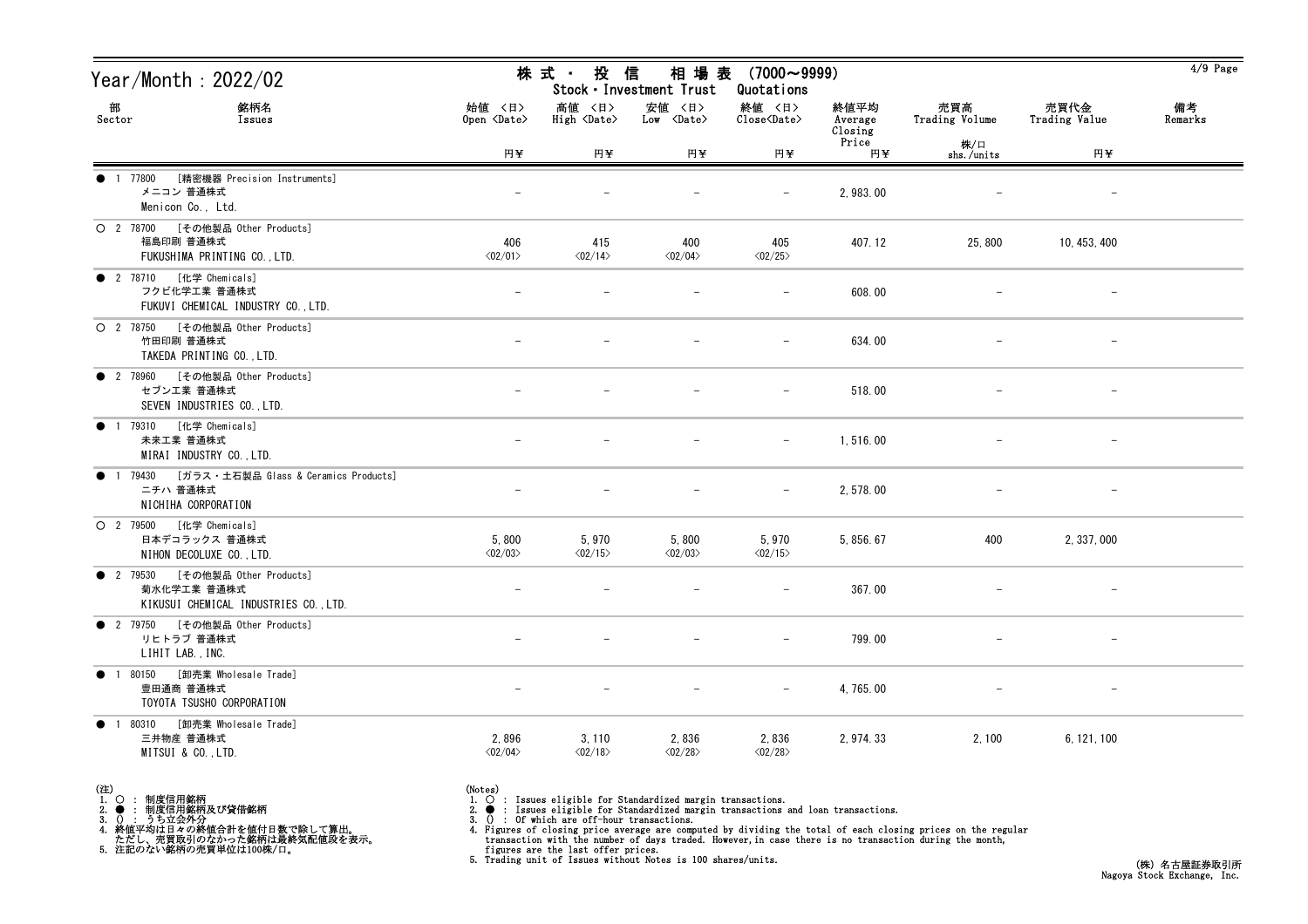| Year/Month : 2022/02                                                                       |                                         | 株 式 ・<br>投                        | 相場表<br>信<br>Stock · Investment Trust | $(7000 \sim 9999)$                |                            | $5/9$ Page            |                       |               |
|--------------------------------------------------------------------------------------------|-----------------------------------------|-----------------------------------|--------------------------------------|-----------------------------------|----------------------------|-----------------------|-----------------------|---------------|
| 部<br>銘柄名<br>Sector<br>Issues                                                               | 始値 〈日〉<br>Open $\langle$ Date $\rangle$ | 高値 〈日〉<br>High $\langle$ Date>    | 安値 〈日〉<br>$Low \langle Date \rangle$ | 終値 〈日〉<br>Close <date></date>     | 終値平均<br>Average<br>Closing | 売買高<br>Trading Volume | 売買代金<br>Trading Value | 備考<br>Remarks |
|                                                                                            | 円半                                      | 円半                                | 円¥                                   | 円半                                | Price<br>円半                | 株/口<br>shs./units     | 円半                    |               |
| [卸売業 Wholesale Trade]<br>$O$ 2 80710<br>東海エレクトロニクス 普通株式<br>TOKAI ELECTRONICS CO., LTD.     | 2,909<br>$\langle 02/01 \rangle$        | 2,948<br>$\langle 02/02 \rangle$  | 2,800<br>$\langle 02/25 \rangle$     | 2,851<br>$\langle 02/25 \rangle$  | 2, 882. 25                 | 3,600                 | 10, 309, 800          |               |
| O 2 80760 [卸売業 Wholesale Trade]<br>カノークス 普通株式<br>CANOX CORPORATION                         | 1,262<br>$\langle 02/01 \rangle$        | 1, 299<br>$\langle 02/28 \rangle$ | 1, 232<br>$\langle 02/16 \rangle$    | 1,282<br>$\langle 02/28 \rangle$  | 1, 269. 78                 | 115, 200              | 145, 691, 200         |               |
| [卸売業 Wholesale Trade]<br>1 81300<br>$\bullet$<br>サンゲツ 普通株式<br>SANGETSU CO., LTD.           |                                         |                                   |                                      |                                   | 1,612.00                   |                       |                       |               |
| ● 2 81450 [卸売業 Wholesale Trade]<br>中部水産 普通株式<br>CHUBU SUISAN CO., LTD.                     | 2,406<br>$\langle 02/02 \rangle$        | 2,500<br>$\langle 02/22 \rangle$  | 2,400<br>$\langle 02/14 \rangle$     | 2,500<br>$\langle 02/28 \rangle$  | 2, 473.90                  | 12,000                | 28, 893, 900          |               |
| [小売業 Retail Trade]<br>81600<br>$\bullet$<br>木曽路 普通株式<br>KISOJI CO., LTD.                   | 2, 257<br>$\langle 02/04 \rangle$       | 2, 257<br>$\langle 02/04 \rangle$ | 2, 257<br>$\langle 02/04 \rangle$    | 2, 257<br>$\langle 02/04 \rangle$ | 2, 257.00                  | 100                   | 225, 700              |               |
| O 2 81900 [小売業 Retail Trade]<br>ヤマナカ 普通株式<br>YAMANAKA CO., LTD.                            | 724<br>$\langle 02/01 \rangle$          | 730<br>$\langle 02/09 \rangle$    | 711<br>$\langle 02/25 \rangle$       | 719<br>$\langle 02/28 \rangle$    | 719.44                     | 53, 100               | 38, 136, 600          |               |
| [卸売業 Wholesale Trade]<br><b>2</b> 82280<br>マルイチ産商 普通株式<br>MARUICHI CO., LTD.               | 1,020<br>$\langle 02/01 \rangle$        | 1,069<br>$\langle 02/18 \rangle$  | 1,020<br>$\langle 02/01 \rangle$     | 1,028<br>$\langle 02/28 \rangle$  | 1,031.06                   | 16, 400               | 17, 072, 400          |               |
| [卸売業 Wholesale Trade]<br>82850<br>三谷産業 普通株式<br>MITANI SANGYO CO., LTD.                     | 305<br>$\langle 02/03 \rangle$          | 305<br>$\langle 02/03 \rangle$    | 305<br>$\langle 02/03 \rangle$       | 305<br>$\langle 02/03 \rangle$    | 305.00                     | 100                   | 30, 500               |               |
| [小売業 Retail Trade]<br><b>2</b> 82930<br>ATグループ 普通株式<br>AT-Group Co., Ltd.                  | 1,575<br>$\langle 02/01 \rangle$        | 2,837<br>$\langle 02/09 \rangle$  | 1,573<br>$\langle 02/01 \rangle$     | 2,797<br>$\langle 02/28 \rangle$  | 2, 474. 33                 | 2, 568, 000           | 7, 143, 475, 100      |               |
| ● 1 83060 [銀行業 Banks]<br>三菱UFJフィナンシャル・グループ 普通株式<br>Mitsubishi UFJ Financial Group, Inc.    | 716.1<br>$\langle 02/03 \rangle$        | 761.2<br>$\langle 02/09 \rangle$  | 706.8<br>$\langle 02/28 \rangle$     | 707<br>$\langle 02/28 \rangle$    | 732.23                     | 47,600                | 34, 497, 180          |               |
| [銀行業 Banks]<br>● 1 83090<br>三井住友トラスト・ホールディングス 普通株式<br>Sumitomo Mitsui Trust Holdings, Inc. | 4, 257<br>$\langle 02/09 \rangle$       | 4, 257<br>$\langle 02/09 \rangle$ | 4, 257<br>$\langle 02/09 \rangle$    | 4, 257<br>$\langle02/09\rangle$   | 4, 257, 00                 | 100                   | 425, 700              |               |
| [銀行業 Banks]<br>● 1 83160<br>三井住友フィナンシャルグループ 普通株式<br>Sumitomo Mitsui Financial Group, Inc.  | 4, 405<br>$\langle 02/08 \rangle$       | 4,465<br>$\langle 02/09 \rangle$  | 4, 187<br>$\langle 02/22 \rangle$    | 4, 187<br>$\langle 02/22 \rangle$ | 4, 339.00                  | 1,000                 | 4, 401, 600           |               |



2. ● : 制度信用銘柄及び貸借銘柄<br>3. () : うち立会外分<br>4. 終値平均は日々の終値合計を値付日数で除して算出。<br>ただし、売買取引のなかった銘柄は最終気配値段を表示。<br>5. 注記のない銘柄の売買単位は100株/口。

(Notes)<br>1. ○ : Issues eligible for Standardized margin transactions.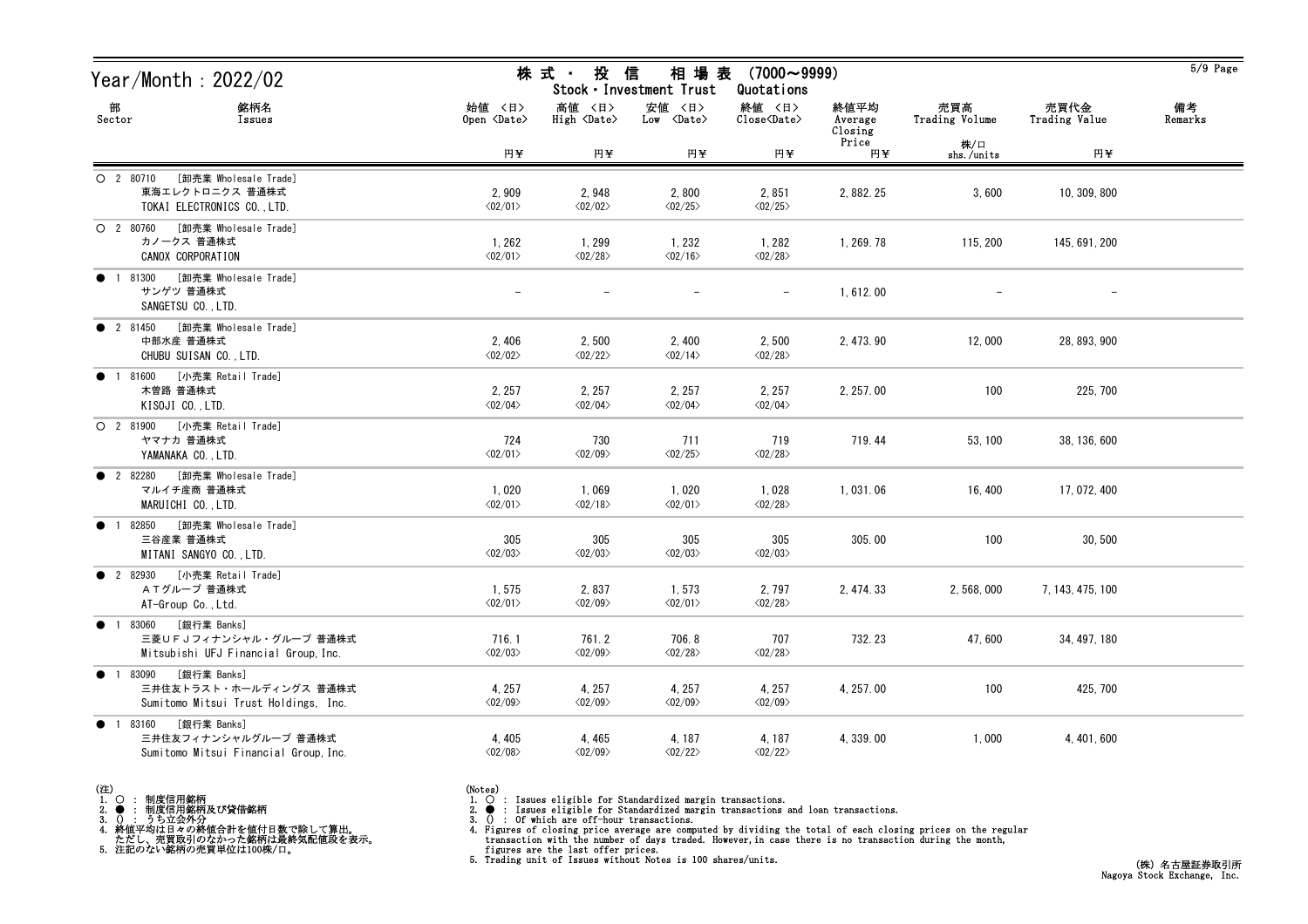| Year/Month : 2022/02                                                                                                       |                                | 投<br>株 式 -<br>信<br>相 場 表<br>$(7000 \sim 9999)$<br>Stock · Investment Trust<br>Quotations |                                      |                                  |                            |                          |                          |               |  |
|----------------------------------------------------------------------------------------------------------------------------|--------------------------------|------------------------------------------------------------------------------------------|--------------------------------------|----------------------------------|----------------------------|--------------------------|--------------------------|---------------|--|
| 部<br>銘柄名<br>Sector<br>Issues                                                                                               | 始値 〈日〉<br>Open <date></date>   | 高値 〈日〉<br>High <date></date>                                                             | 安値 〈日〉<br>$Low \langle Date \rangle$ | 終値 〈日〉<br>Close <date></date>    | 終値平均<br>Average<br>Closing | 売買高<br>Trading Volume    | 売買代金<br>Trading Value    | 備考<br>Remarks |  |
|                                                                                                                            | 円¥                             | 円半                                                                                       | 円半                                   | 円半                               | Price<br>円半                | 株/口<br>shs./units        | 円半                       |               |  |
| [銀行業 Banks]<br>1 83610<br>$\bullet$<br>大垣共立銀行 普通株式<br>The Ogaki Kyoritsu Bank, Ltd.                                        |                                |                                                                                          |                                      |                                  | 2,036.00                   |                          | $\qquad \qquad -$        |               |  |
| [銀行業 Banks]<br>● 1 83680<br>百五銀行 普通株式<br>The Hyakugo Bank, Ltd.                                                            |                                |                                                                                          |                                      | $-$                              | 355.00                     |                          | $\overline{\phantom{m}}$ |               |  |
| [銀行業 Banks]<br>1 85220<br>$\bullet$<br>名古屋銀行 普通株式<br>The Bank of Nagoya, Ltd.                                              |                                |                                                                                          |                                      | $\overline{\phantom{m}}$         | 2,966.00                   |                          |                          |               |  |
| [銀行業 Banks]<br>● 1 85270<br>愛知銀行 普通株式<br>The Aichi Bank, Ltd.                                                              |                                |                                                                                          |                                      | $\overline{\phantom{m}}$         | 4, 835.00                  |                          |                          |               |  |
| [銀行業 Banks]<br>$\bullet$<br>1 85300<br>中京銀行 普通株式<br>The Chukyo Bank, Limited                                               |                                |                                                                                          |                                      | $\overline{\phantom{0}}$         | 1,651.00                   |                          |                          |               |  |
| [その他金融業 Other Financing Business]<br>$\bullet$ 1<br>85930<br>三菱HCキャピタル 普通株式<br>Mitsubishi HC Capital Inc.                  | 598<br>$\langle 02/28 \rangle$ | 598<br>$\langle 02/28 \rangle$                                                           | 598<br>$\langle 02/28 \rangle$       | 598<br>$\langle 02/28 \rangle$   | 598.00                     | 2,000                    | 1, 196, 000              |               |  |
| [証券、商品先物取引業 Securities & Commodity Futures]<br>● 1 86010<br>大和証券グループ本社 普通株式<br>Daiwa Securities Group Inc.                 | 694<br>$\langle 02/07 \rangle$ | 697<br>$\langle 02/18 \rangle$                                                           | 693<br>$\langle 02/17 \rangle$       | 697<br>$\langle 02/18 \rangle$   | 694.67                     | 2,000                    | 1,389,000                |               |  |
| [証券、商品先物取引業 Securities & Commodity Futures]<br>86040<br>$\bullet$ 1<br>野村ホールディングス 普通株式<br>Nomura Holdings, Inc.            | 540<br>$\langle 02/14 \rangle$ | 540<br>$\langle 02/14 \rangle$                                                           | 533.1<br>$\langle 02/24 \rangle$     | 533.1<br>$\langle 02/24 \rangle$ | 537.03                     | 7,900                    | 4, 260, 910              |               |  |
| [証券、商品先物取引業 Securities & Commodity Futures]<br>● 1 86090<br>岡三証券グループ 普通株式<br>OKASAN SECURITIES GROUP INC.                  |                                |                                                                                          |                                      |                                  | 392.00                     |                          |                          |               |  |
| ● 1 86160 [証券、商品先物取引業 Securities & Commodity Futures]<br>東海東京フィナンシャル・ホールディングス 普通株式<br>Tokai Tokyo Financial Holdings, Inc. | 416<br>$\langle 02/28 \rangle$ | 416<br>$\langle 02/28 \rangle$                                                           | 416<br>$\langle 02/28 \rangle$       | 416<br>$\langle 02/28 \rangle$   | 416.00                     | 100                      | 41,600                   |               |  |
| [保険業 Insurance]<br>● 1 87250<br>MS&ADインシュアランスグループホールディングス 普通株式<br>MS&AD Insurance Group Holdings, Inc.                     |                                |                                                                                          |                                      | $\overline{\phantom{m}}$         | 3, 905.00                  |                          | $\overline{\phantom{m}}$ |               |  |
| ● 1 88030 [不動産業 Real Estate]<br>平和不動産 普通株式<br>HEIWA REAL ESTATE CO., LTD.                                                  |                                |                                                                                          |                                      | $-$                              | 4, 095.00                  | $\overline{\phantom{m}}$ | $-$                      |               |  |

| (注) |                      |
|-----|----------------------|
|     | 1.〇 : 制度信用銘柄         |
|     | 2. ● : 制度信用銘柄及び貸借銘柄  |
|     | 3. $0 \cdot 55$ 立会外分 |

3. () : うち立会外分 4. 終値平均は日々の終値合計を値付日数で除して算出。 ただし、売買取引のなかった銘柄は最終気配値段を表示。 5. 注記のない銘柄の売買単位は100株/口。

(Notes)<br>1. ○ : Issues eligible for Standardized margin transactions.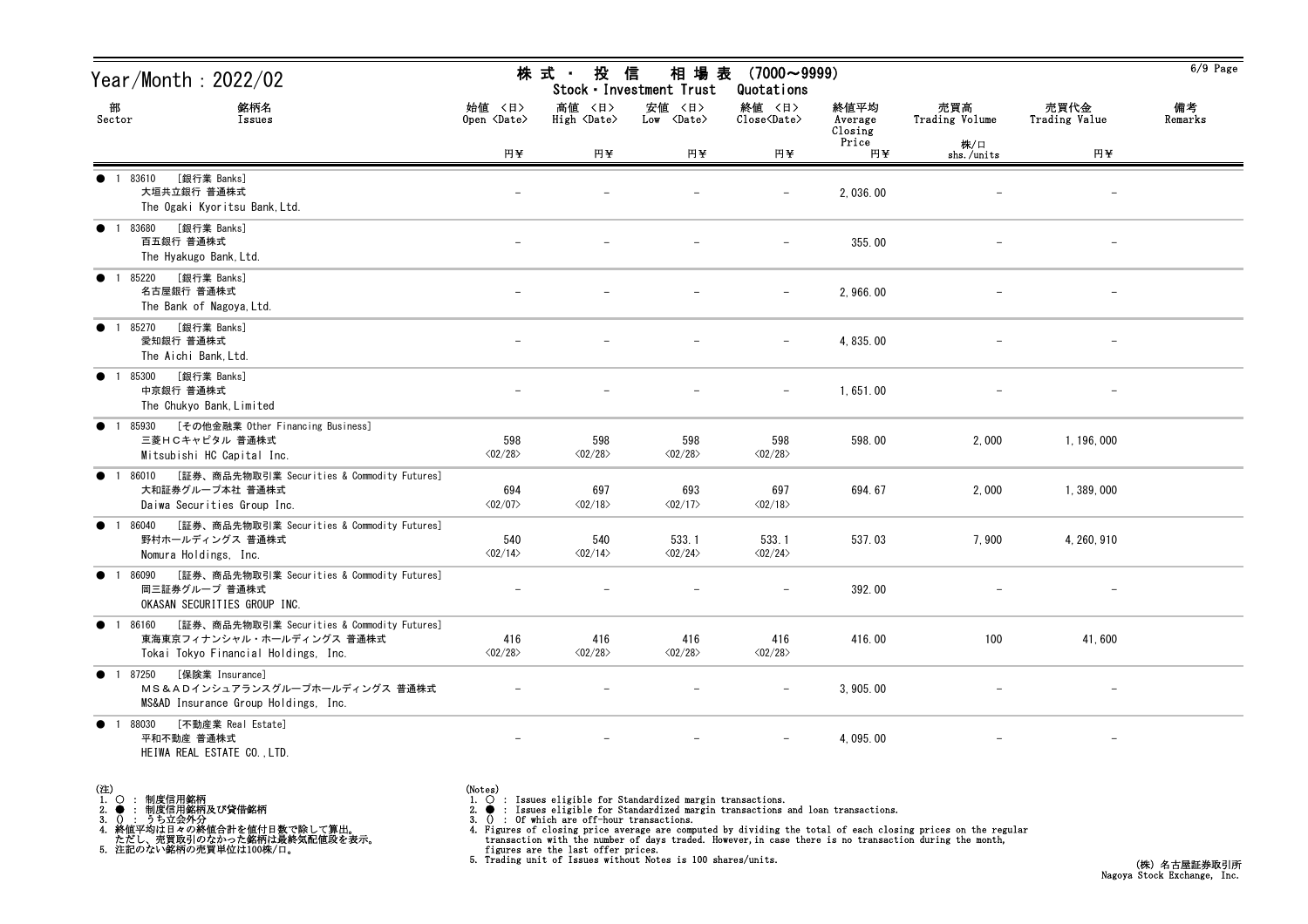| Year/Month : 2022/02                                            |                                                             |                                   | 株 式 ・<br>投                        | 信<br>相 場 表<br>Stock · Investment Trust | $(7000 \sim 9999)$<br>Quotations  |                            |                       |                          | $7/9$ Page    |
|-----------------------------------------------------------------|-------------------------------------------------------------|-----------------------------------|-----------------------------------|----------------------------------------|-----------------------------------|----------------------------|-----------------------|--------------------------|---------------|
| 部<br>Sector                                                     | 銘柄名<br>Issues                                               | 始値 〈日〉<br>Open <date></date>      | 高値 〈日〉<br>High <date></date>      | 安値 〈日〉<br>Low <date></date>            | 終値 〈日〉<br>Close <date></date>     | 終値平均<br>Average<br>Closing | 売買高<br>Trading Volume | 売買代金<br>Trading Value    | 備考<br>Remarks |
|                                                                 |                                                             | 円半                                | 円半                                | 円半                                     | 円半                                | Price<br>円半                | 株/口<br>shs./units     | 円半                       |               |
| O 2 88860<br>ウッドフレンズ 普通株式<br>WOOD FRIENDS Co., Ltd.             | [不動産業 Real Estate]                                          |                                   |                                   |                                        |                                   | 3, 540.00                  |                       | $\overline{\phantom{a}}$ |               |
| <b>2</b> 88910<br>AMG HOLDINGS CO., LTD.                        | [不動産業 Real Estate]<br>AMGホールディングス 普通株式                      |                                   |                                   |                                        | $\qquad \qquad -$                 | 940.00                     |                       | $\overline{\phantom{a}}$ |               |
| 1 89040<br>$\bullet$<br>AVANTIA 普通株式<br>AVANTIA CO., LTD        | [不動産業 Real Estate]                                          |                                   |                                   |                                        |                                   | 799.00                     |                       | $\overline{\phantom{m}}$ |               |
| 89200<br>$\bullet$<br>東祥 普通株式<br>TOSHO CO., LTD                 | [サービス業 Services]                                            |                                   |                                   |                                        | $-$                               | 1,739.00                   |                       |                          |               |
| 90220<br>$\bullet$<br>$\overline{1}$<br>東海旅客鉄道 普通株式             | [陸運業 Land Transportation]<br>Central Japan Railway Company  |                                   |                                   |                                        | $\overline{\phantom{m}}$          | 15, 490.00                 |                       |                          |               |
| O 2 90400<br>大宝運輸 普通株式                                          | [陸運業 Land Transportation]<br>Taiho Transportation Co., Ltd. | 3,095<br>$\langle 02/04 \rangle$  | 3, 175<br>$\langle 02/28 \rangle$ | 3,090<br>$\langle 02/07 \rangle$       | 3, 175<br>$\langle 02/28 \rangle$ | 3, 108. 33                 | 1,000                 | 3, 107, 000              |               |
| 1 90480<br>$\bullet$<br>名古屋鉄道 普通株式<br>Nagoya Railroad Co., Ltd. | [陸運業 Land Transportation]                                   | 1,983<br>$\langle 02/08 \rangle$  | 2, 166<br>$\langle 02/17 \rangle$ | 1,983<br>$\langle 02/08 \rangle$       | 2, 165<br>$\langle 02/17 \rangle$ | 2, 061.00                  | 6,400                 | 13, 449, 800             |               |
| 1 90580<br>$\bullet$<br>トランコム 普通株式<br>TRANCOM CO., LTD.         | [倉庫 · 運輸関連業 Warehousing & Harbor Transportation Services]   | $\overline{\phantom{a}}$          |                                   |                                        | $\qquad \qquad -$                 | 7, 280.00                  |                       | $\qquad \qquad -$        |               |
| 1 90760<br>$\bullet$<br>SEINO HOLDINGS CO., LTD.                | [陸運業 Land Transportation]<br>セイノーホールディングス 普通株式              |                                   |                                   |                                        | $\overline{\phantom{m}}$          | 1, 202. 00                 |                       | $\overline{\phantom{m}}$ |               |
| ● 2 90770 [陸運業 Land Transportation]<br>名鉄運輸 普通株式                | Meitetsu Transport Co., Ltd.                                | 2, 297<br>$\langle 02/01 \rangle$ | 3,495<br>$\langle 02/10 \rangle$  | 2, 297<br>$\langle 02/01 \rangle$      | 3,495<br>$\langle 02/28 \rangle$  | 3, 311. 43                 | 209, 400              | 730, 458, 400            |               |
| ● 1 90780<br>エスライン 普通株式<br>S LINE CO., LTD.                     | [陸運業 Land Transportation]                                   |                                   |                                   |                                        |                                   | 907.00                     |                       |                          |               |
| O 2 92490<br>日本エコシステム 普通株式<br>Japan Ecosystem Co., Ltd.         | [サービス業 Services]                                            |                                   |                                   |                                        | $-$                               | 1,625.00                   |                       | $\overline{\phantom{a}}$ |               |

(注)<br>1. ○<br>2. ●<br>3. ① 1. ○ : 制度信用銘柄

2. ● : 制度信用銘柄及び貸借銘柄<br>3. () : うち立会外分<br>4. 終値平均は日々の終値合計を値付日数で除して算出。<br>ただし、売買取引のなかった銘柄は最終気配値段を表示。<br>5. 注記のない銘柄の売買単位は100株/口。

(Notes)<br>1. ○ : Issues eligible for Standardized margin transactions.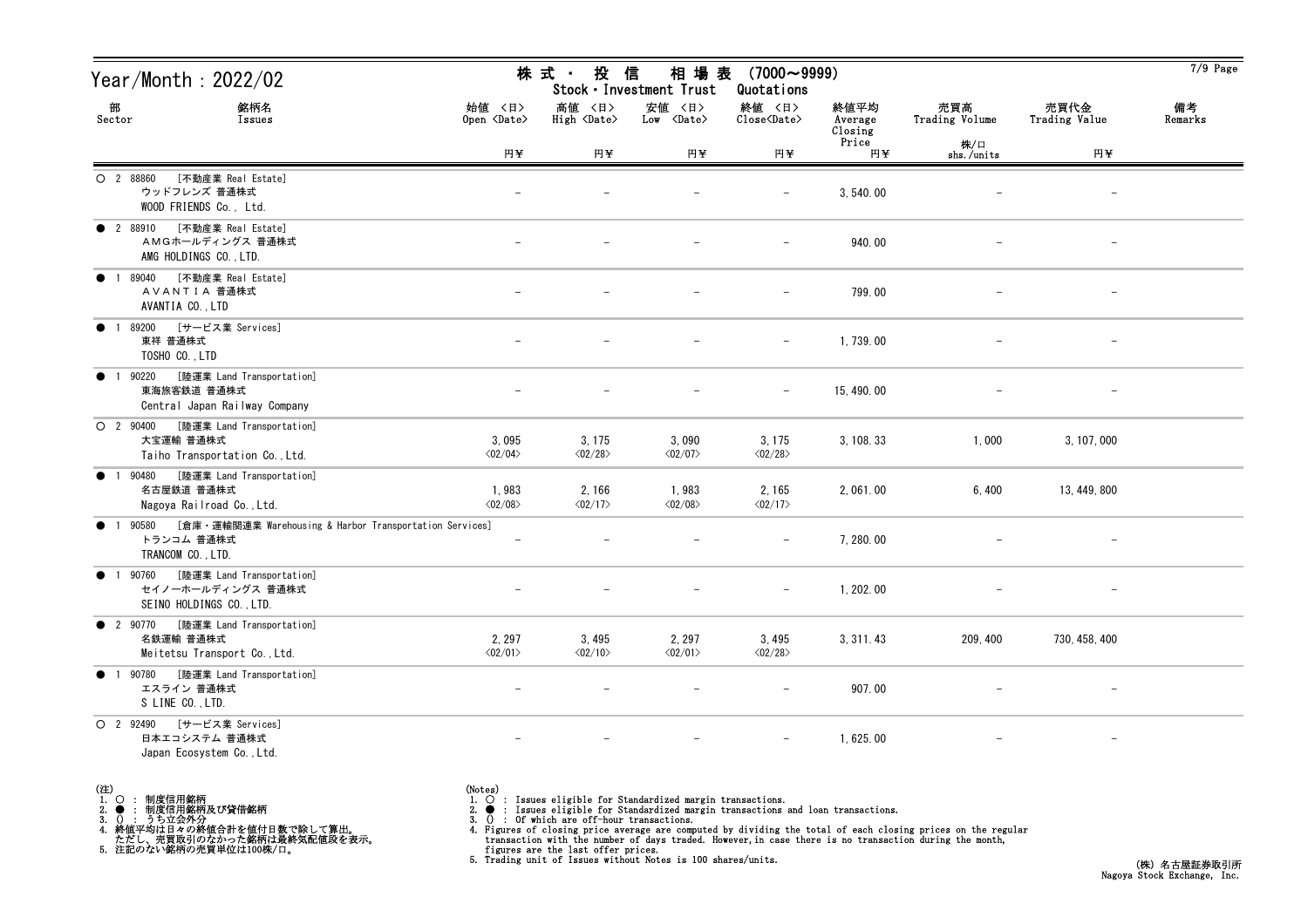|                | Year/Month: 2022/02                                                                                              |                                         | 株 式 ・ 投 信                         | 相 場 表<br>Stock · Investment Trust    | $(7000 \sim 9999)$<br>Quotations  |                            |                       |                                | 8/9 Page      |
|----------------|------------------------------------------------------------------------------------------------------------------|-----------------------------------------|-----------------------------------|--------------------------------------|-----------------------------------|----------------------------|-----------------------|--------------------------------|---------------|
| 部<br>Sector    | 銘柄名<br>Issues                                                                                                    | 始値 〈日〉<br>Open $\langle$ Date $\rangle$ | 高値 〈日〉<br>High <date></date>      | 安値 〈日〉<br>$Low \langle Date \rangle$ | 終値 〈日〉<br>Close <date></date>     | 終値平均<br>Average<br>Closing | 売買高<br>Trading Volume | 売買代金<br>Trading Value          | 備考<br>Remarks |
|                |                                                                                                                  | 円半                                      | 円半                                | 円半                                   | 円半                                | Price<br>円¥                | 株/口<br>shs./units     | 円¥                             |               |
|                | [倉庫・運輸関連業 Warehousing & Harbor Transportation Services]<br>1 93060<br>東陽倉庫 普通株式<br>Toyo Logistics Co., Ltd.      |                                         |                                   |                                      |                                   | 323.00                     |                       |                                |               |
| $\bullet$      | 1 93100 [倉庫・運輸関連業 Warehousing & Harbor Transportation Services]<br>日本トランスシティ 普通株式<br>Japan Transcity Corporation |                                         |                                   |                                      | $\overline{\phantom{m}}$          | 603.00                     |                       |                                |               |
|                | ○ 2 93570 [倉庫 · 運輸関連業 Warehousing & Harbor Transportation Services]<br>名港海運 普通株式<br>MEIKO TRANS CO., LTD.        | 1,099<br>$\langle 02/01 \rangle$        | 1,160<br>$\langle 02/10 \rangle$  | 1,070<br>$\langle 02/22 \rangle$     | 1,150<br>$\langle 02/28 \rangle$  | 1, 129.50                  | 64,600                | 73, 204, 100                   |               |
| <b>2</b> 93590 | [倉庫・運輸関連業 Warehousing & Harbor Transportation Services]<br>伊勢湾海運 普通株式<br>ISEWAN TERMINAL SERVICE CO., LTD.       | 709<br>$\langle 02/01 \rangle$          | 720<br>$\langle 02/10 \rangle$    | 680<br>$\langle 02/09 \rangle$       | 700<br>$\langle 02/28 \rangle$    | 703.82                     | 78,900<br>(8, 400)    | 55, 276, 800<br>(5, 816, 400)  |               |
| $\bullet$      | [倉庫・運輸関連業 Warehousing & Harbor Transportation Services]<br>1 93680<br>キムラユニティー 普通株式<br>KIMURA UNITY CO., LTD.    |                                         |                                   |                                      |                                   | 1, 375.00                  |                       |                                |               |
| $\bullet$      | [情報・通信業 Information & Communication]<br>1 94020<br>中部日本放送 普通株式<br>CHUBU-NIPPON BROADCASTING CO., LTD.            | 538<br>$\langle 02/01 \rangle$          | 571<br>$\langle 02/09 \rangle$    | 532<br>$\langle 02/01 \rangle$       | 561<br>$\langle 02/28 \rangle$    | 552.94                     | 74,500                | 41, 283, 800                   |               |
|                | [情報・通信業 Information & Communication]<br>94280<br>クロップス 普通株式<br>CROPS CORPORATION                                 |                                         |                                   |                                      |                                   | 948.00                     |                       |                                |               |
|                | ○ 2 94710 [情報 · 通信業 Information & Communication]<br>文溪堂 普通株式<br>BUNKEIDO CO., LTD.                               | 1,188<br>$\langle 02/01 \rangle$        | 1, 220<br>$\langle 02/28 \rangle$ | 1, 175<br>$\langle 02/03 \rangle$    | 1,220<br>$\langle 02/28 \rangle$  | 1, 185. 18                 | 37,800<br>(30, 000)   | 45, 830, 900<br>(36, 600, 000) |               |
|                | ● 1 95020 [電気・ガス業 Electric Power & Gas]<br>中部電力 普通株式<br>Chubu Electric Power Company, Incorporated               | 1,140<br>$\langle 02/07 \rangle$        | 1, 173<br>$\langle 02/25 \rangle$ | 1, 137<br>$\langle 02/18 \rangle$    | 1, 173<br>$\langle 02/25 \rangle$ | 1, 147.50                  | 7,500                 | 8, 574, 000                    |               |
|                | ● 1 95310 [電気・ガス業 Electric Power & Gas]<br>東京瓦斯 普通株式<br>TOKYO GAS CO., LTD.                                      |                                         |                                   |                                      | $\overline{\phantom{m}}$          | 2, 348.00                  |                       |                                |               |
|                | ● 1 95330 [電気・ガス業 Electric Power & Gas]<br>東邦瓦斯 普通株式<br>TOHO GAS CO., LTD.                                       |                                         |                                   |                                      |                                   | 3, 075.00                  |                       |                                |               |
|                | O 2 96430 [サービス業 Services]<br>中日本興業 普通株式<br>Nakanihon KOGYO Co., Ltd.                                            | 9,850<br>$\langle 02/07 \rangle$        | 9,920<br>$\langle 02/08 \rangle$  | 9,750<br>$\langle 02/28 \rangle$     | 9,750<br>$\langle 02/28 \rangle$  | 9, 837. 78                 | 1,100                 | 10, 830, 000                   |               |

(注)<br>1. ○<br>2. ●<br>3. ① 1. ○ : 制度信用銘柄

2. ● : 制度信用銘柄及び貸借銘柄<br>3. () : うち立会外分<br>4. 終値平均は日々の終値合計を値付日数で除して算出。<br>ただし、売買取引のなかった銘柄は最終気配値段を表示。<br>5. 注記のない銘柄の売買単位は100株/口。

(Notes)<br>1. ○ : Issues eligible for Standardized margin transactions.